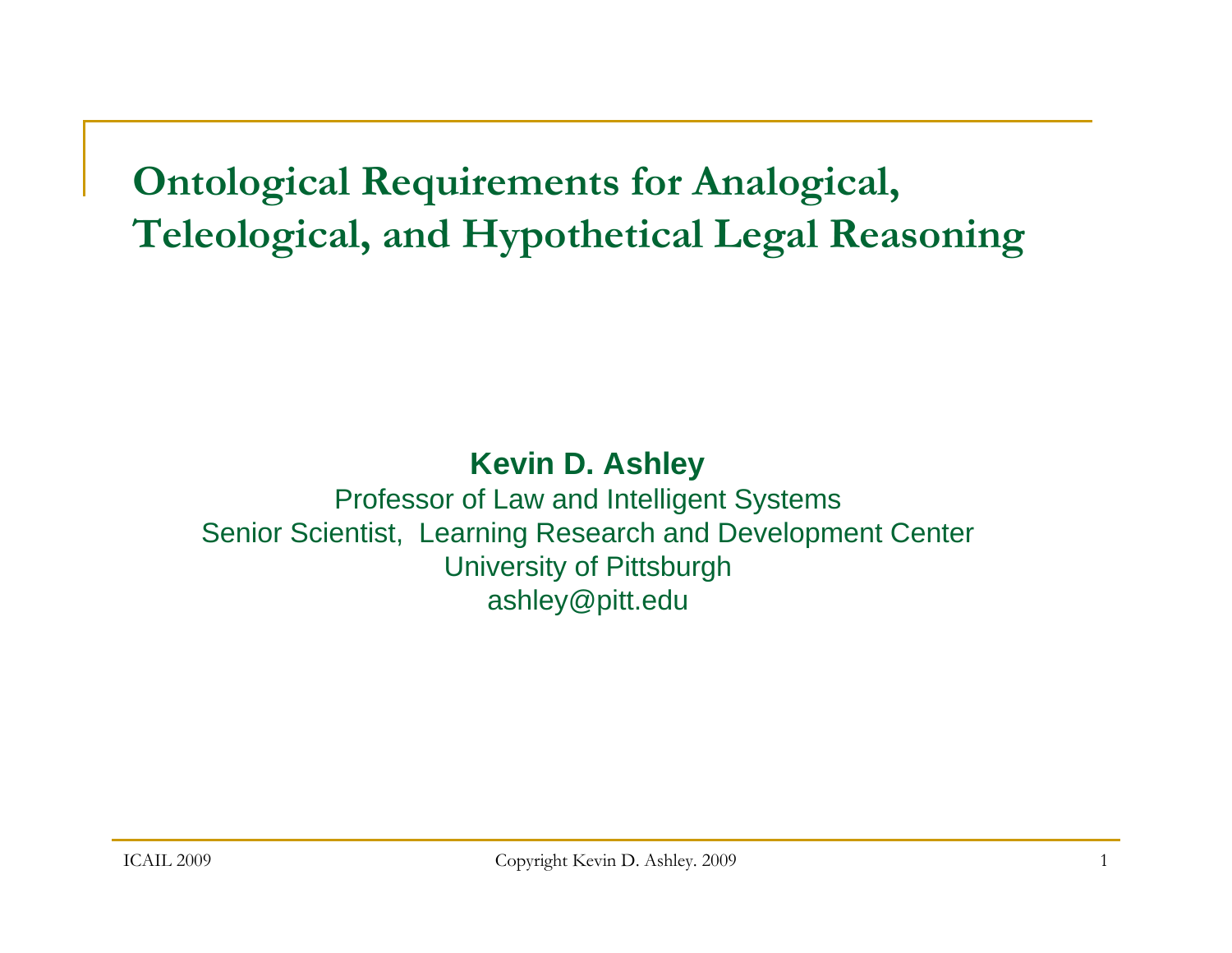# **Batter up…**

- П On the last day of the 2001 season…
	- $\Box$ S.F. Giants' Barry Bonds sets new record when he hit his 73<sup>rd</sup> home run.
	- $\Box$  In the stands, **Popov**, a fan, gloved the ball for an instant and then was tackled by others. Bystander **Hayashi** ended up with the ball.
	- $\Box$ Plaintiff (P) Popov sues Defendant (D) Hayashi
- $\mathcal{L}^{\mathcal{L}}$  What rule (aka legal test) should govern if P has property rights in the baseball in light of facts, past cases and underlying principles?
	- $\Box$ Court cites two 19th Century property cases:
	- $\Box$ *Pierson* and *Young* involved foxhunting and fishing.
	- $\Box$ P pursued the quarry only to have D intercept it.
- How to model case-based legal arguments about:
	- $\Box$ What the rule for decision should be, where
	- $\Box$ Hypothetical cases used to test rules, and
	- $\Box$  Analogies drawn across superficially different cases that raise similar underlying issues?
- × What should an ontology provide for this kind of legal CBR?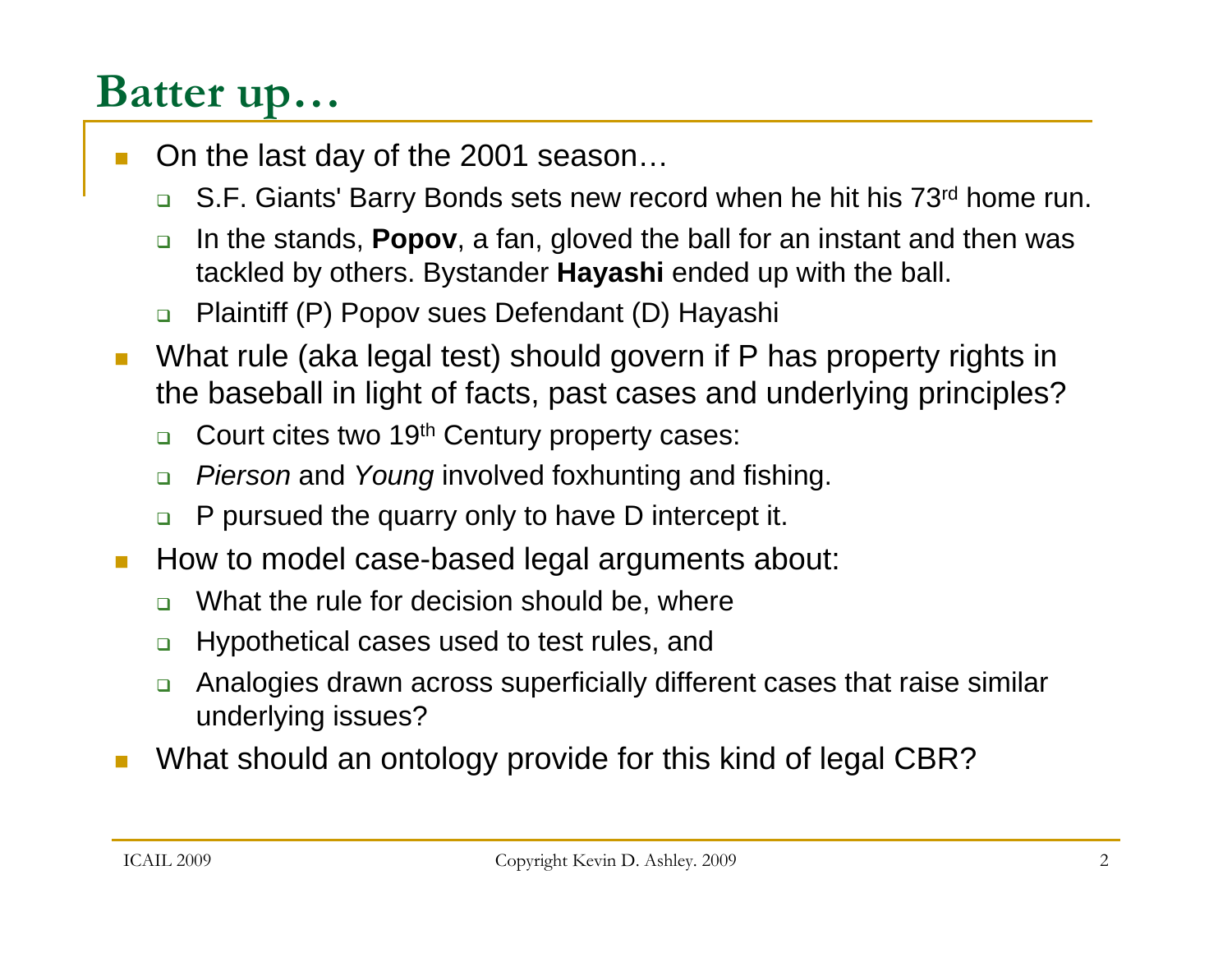# **The Pitch…**

- П Case-based (legal) reasoning
	- ❏ Drawing (legal) inferences by comparing a problem with relevant cases
- П CBR ontology should help support:
	- *1. Case-based comparisons*:
		- Find relevant cases, compare them with problem, draw inferences based on comparisons, and make arguments how to decide problem.
	- *2. Distinguishing deep and shallow analogies*:
		- Identify cases relevant despite superficial dissimilarities or irrelevant despite superficial similarities.
	- *3. Inducing/testing hypotheses*:
		- Induce hypotheses about how to decide problem from database of cases, and evaluate and modify the hypotheses (e.g., using hypothetical reasoning.)
	- $\Box$ Take into account *issues, underlying principles/policies, and factors.*
- **COL**  From viewpoint of an ontology consumer,
	- $\Box$ can current ontologies for CBR support these roles? No!
	- $\Box$ It's hard even to specify the requirements.
- Example shows what ontology for legal CBR should provide.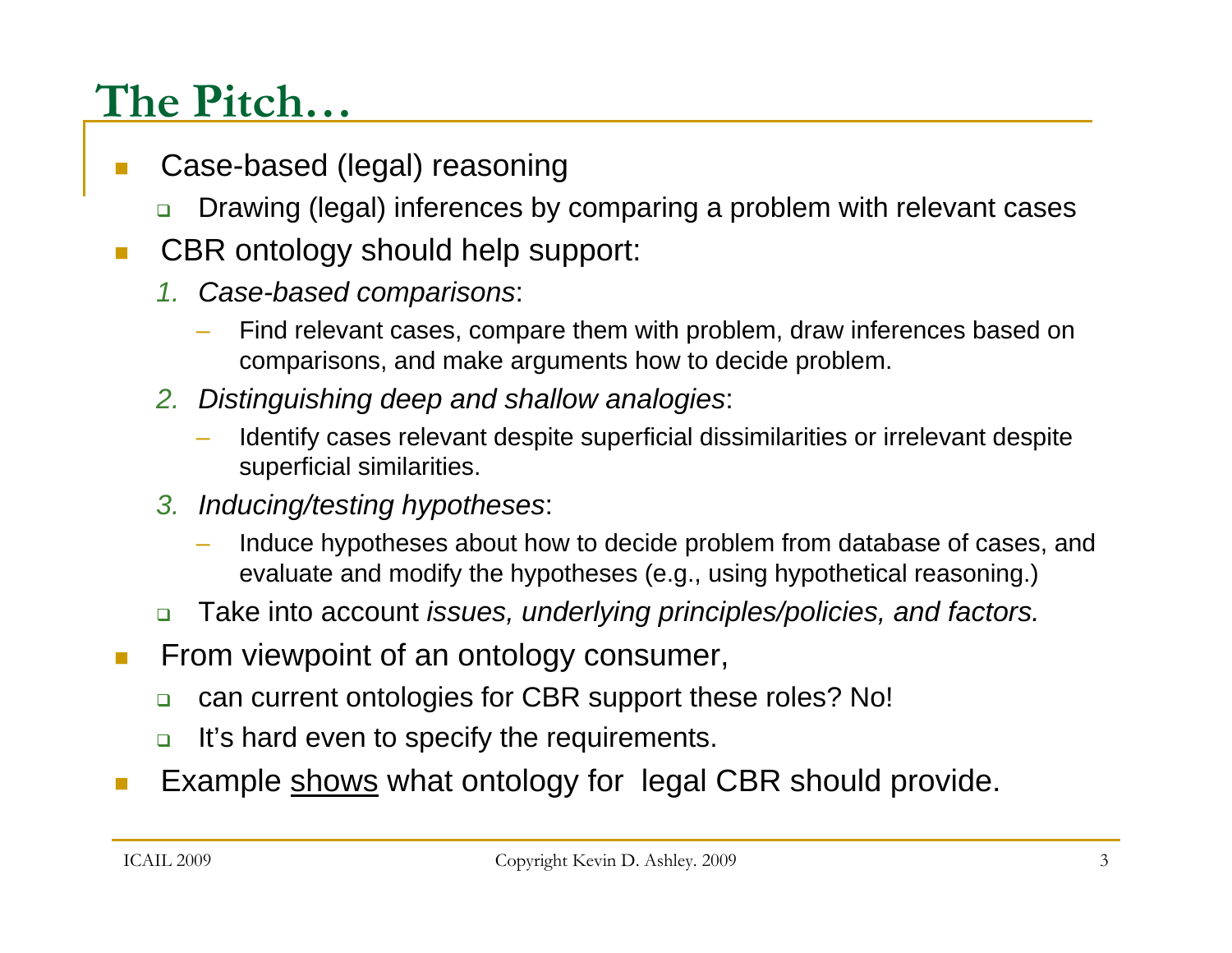# **The Line-up…**

- × Define "ontology"
- $\mathcal{L}_{\rm{max}}$  Extended example of case-based legal reasoning to be supported by ontology.
- $\mathcal{L}^{\text{max}}$  Distill requirements of a CBR ontology for each of the 3 specific roles – Supporting:
	- *1. Case-based comparisons*
	- *2. Distinguishing deep and shallow analogies*
	- *3. Inducing/testing hypotheses*
- $\mathcal{L}^{\mathcal{L}}$ Discuss extent requirements met and remaining challenges .
- $\mathcal{L}_{\rm{max}}$ **Conclusions**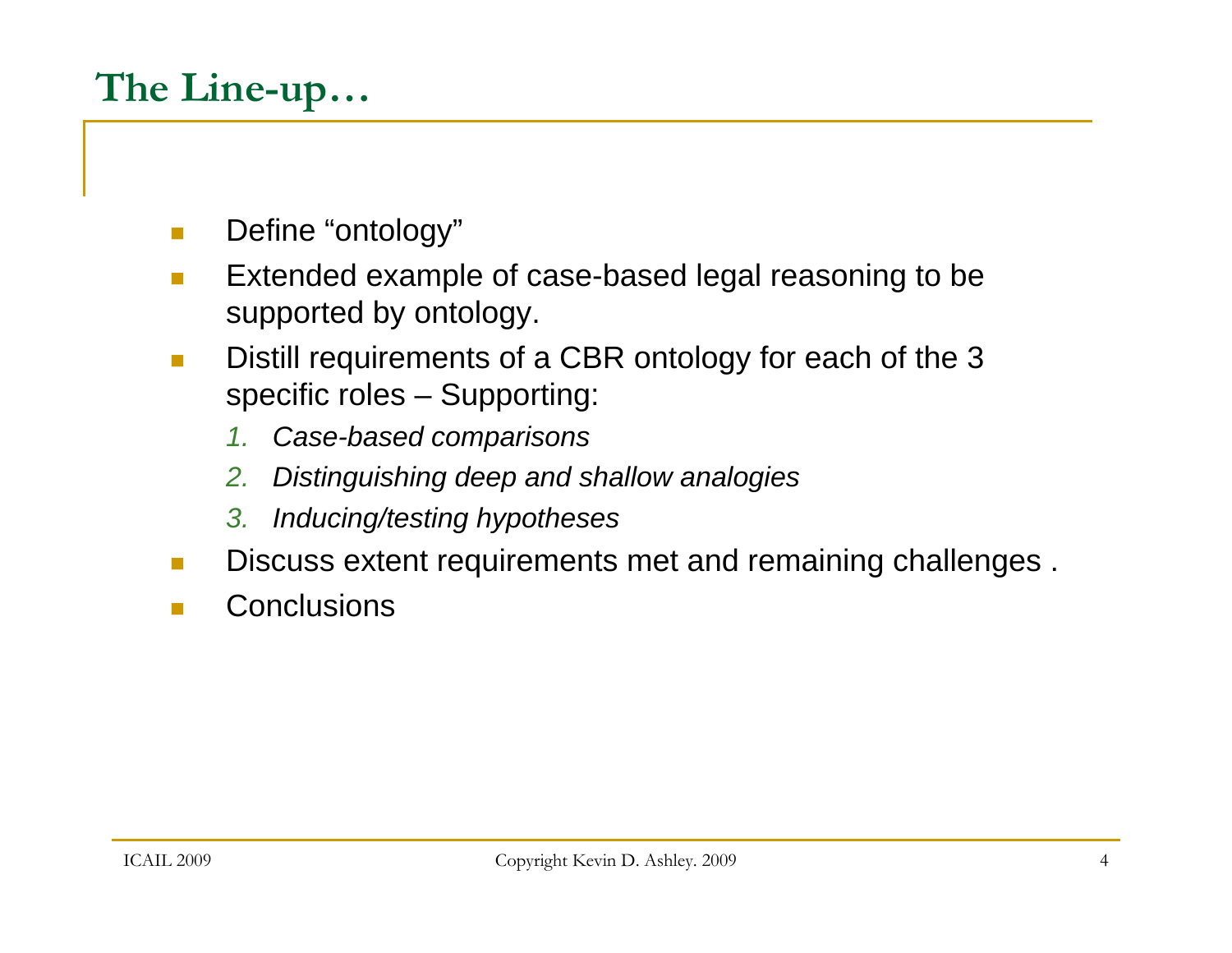## **Definitions and Roles**

- Ontology <sup>≡</sup>
	- $\Box$  "explicit, formal, and general specification of a conceptualization of the properties of and relations between objects in a given domain (citations omitted)" (Wyner, 2008).

#### Comprises:

- 1. Ontological framework
	- Specifies fundamental types of things that exist for purposes of system
	- Sets out relations among the types or concepts
	- Defines a conceptual syntax for representing more complex concepts
- 2. Domain ontology
	- Specifies objects, predicates, relations, and semantic constraints for a given domain.
- General roles: (Breuker et al., 2004; Wyner, 2008)
	- 1. Make assumptions about concepts explicit so that
		- $\mathcal{L}_{\mathcal{A}}$  program can reason with them and manage relations and distinctions among concept types and
		- generate natural language arguments and explanations.
	- 2. Facilitate exchange and re-use of knowledge and information among knowledge bases and other resources distributed over Internet and Web.
- Specific roles of a CBR ontology in supporting:
	- *1. Case-based comparisons*
	- *2. Distinguishing deep and shallow analogies*
	- *3. Inducing/testing hypotheses*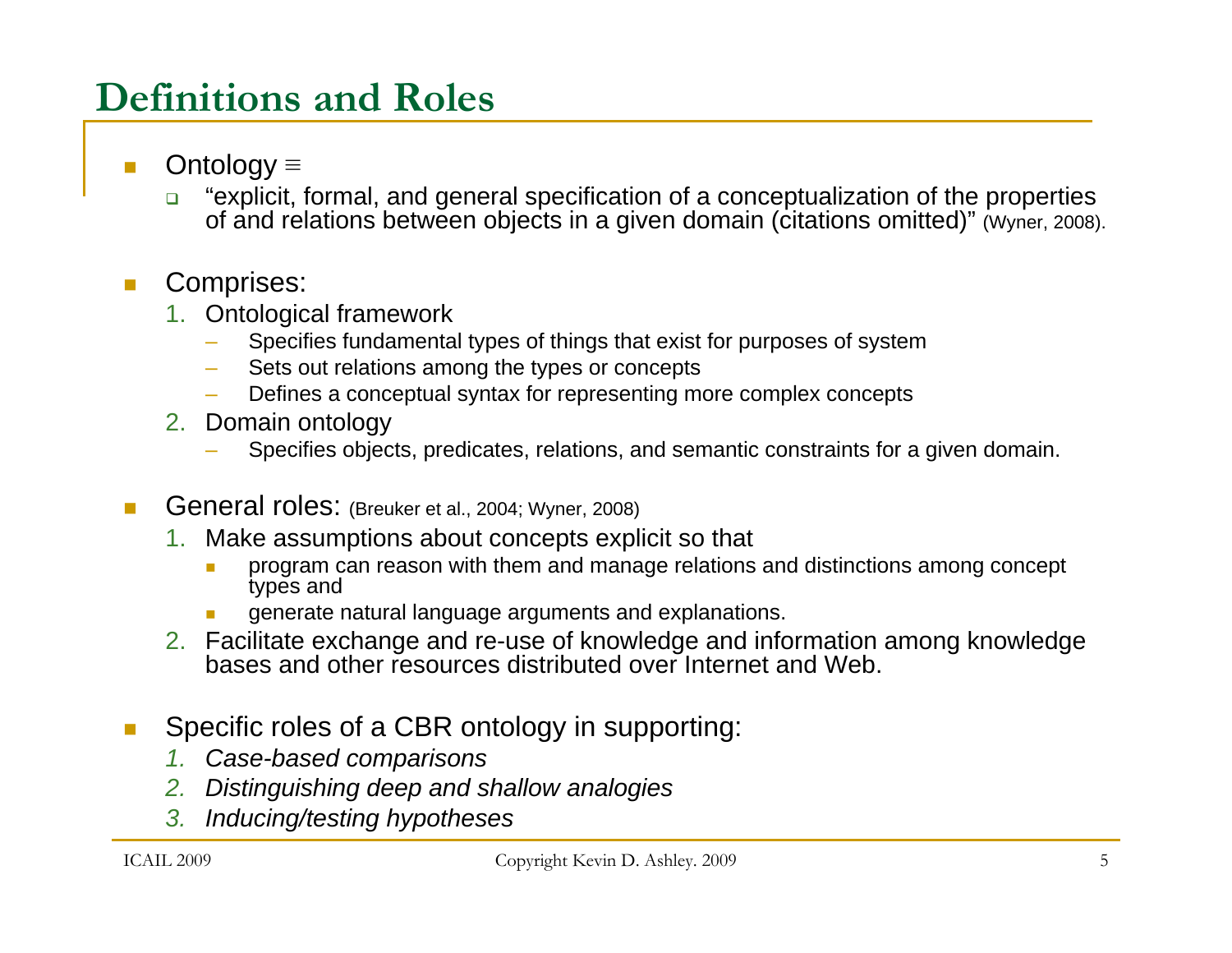## **Intro to Extended Example**

- m. Illustrates intended output of a new case-based legal reasoning system:
	- $\Box$  Simulates arguments law professor and students make in classroom discussion.
		- **T** Case-based arguments students make in explaining how a case should be decided
		- Professors' ways of probing those arguments.
	- $\Box$  Domain is property law course discussion of *Popov v. Hayashi, Pierson v. Post, etc.*
		- Deals with an issue of common (i.e., judge-made as opposed to statutory) law:
		- Under what circumstances may "hunters" have property rights in their quarry?
	- $\Box$  Focus of discussion in AI&Law (Berman & Hafner, 1993; Gordon & Walton, 2006; Atkinson & Bench-Capon, 2007).
- m. Arguments to include:
	- $\Box$ Propose test or rule for deciding a case
	- $\Box$ Draw analogies to past cases (i.e., precedents)
	- $\Box$ Justify analogies in terms of underlying legal domain's principles/policies
	- $\Box$ Challenge proposed tests by posing hypotheticals
	- $\Box$ Respond to hypotheticals by modifying the proposed test, etc.
- **I**  Proposed test <sup>≡</sup>
	- $\Box$ ako hypothesis about how to decide the case.
	- $\Box$  rule that advocates or judges propose for deciding a case and defend as consistent with past cases and underlying principles and policies.
- **COL**  Hypothetical <sup>≡</sup>
	- $\Box$  imagined situation that involves a hypothesis (i.e., a proposed test) and is designed to explore its meaning or challenge it as too broad or too narrow.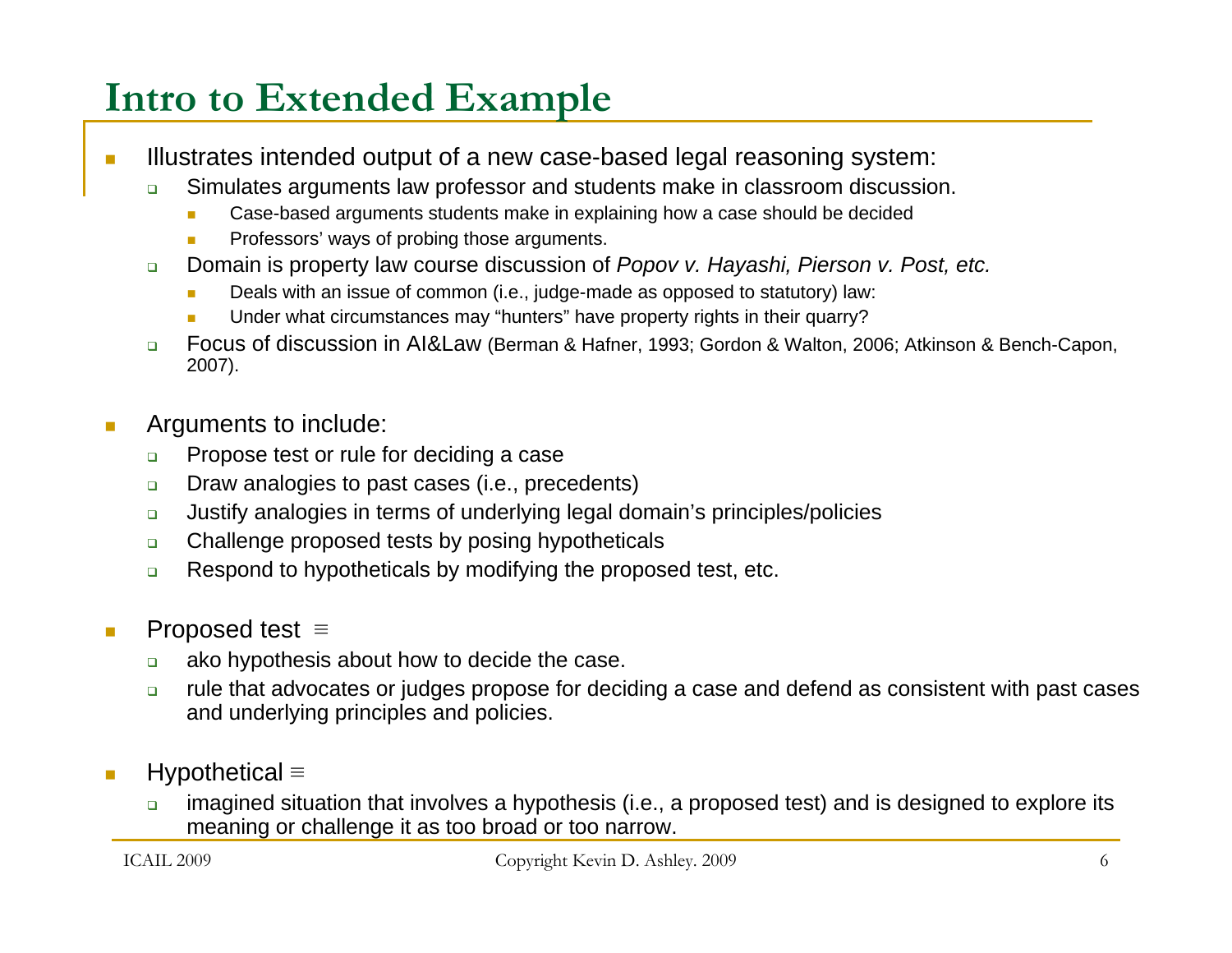## **Extended Example**

| <b>Argument moves</b>                                                                                                                                                 | <b>Transcript</b>                                                                                                                                                                                                                                                                                                                                                                                                                                                                                                                                    |
|-----------------------------------------------------------------------------------------------------------------------------------------------------------------------|------------------------------------------------------------------------------------------------------------------------------------------------------------------------------------------------------------------------------------------------------------------------------------------------------------------------------------------------------------------------------------------------------------------------------------------------------------------------------------------------------------------------------------------------------|
|                                                                                                                                                                       | <b>Part 1. Teacher:</b> In the <i>Popov</i> case (Cases/Hypos), what is the appropriate<br>legal test (if any) for deciding if the P has such a property right in the baseball?                                                                                                                                                                                                                                                                                                                                                                      |
| Propose test for P<br>$\Box$<br>Justify test ito<br>$\overline{\phantom{a}}$<br>principles &<br>precedents<br>Analogize<br>$\mathbb{R}^n$<br>precedent ito<br>factors | <b>Part 2. Student-A:</b> proposes a test: "If P manifestly intended to gain possession<br>of something of value, and D intentionally interfered causing P to fail, then P can<br>recover." (Proposed Tests, Manifest Intent).<br>The test Protects Fair Play (Principles/Policies).<br>The case is analogous to the Keeble case (Cases/Hypos) in which P won where<br>D scared away ducks P had lured to its part of a pond. The cases share relevant<br>factors: Manifest Closing In, Knows Closing In, and Intentional Interference<br>(Factors). |
| Pose hypo /<br>$\mathcal{L}_{\mathcal{A}}$<br>challenge test as<br>too broad<br>Justify challenge<br>ito principles                                                   | <b>Part 3. Teacher:</b> poses hypothetical: Suppose D school master of a competing<br>new school frightens boys on their way to the old school of the P schoolmaster.<br>Should the P schoolmaster recover? (Cases/Hypos) If so, wouldn't that<br>contradict the law's goal to promote economic competition? (Principles/Policies)                                                                                                                                                                                                                   |
| Distinguish hypo<br>Modify test to<br><b>I</b><br>remove<br>overbreadth                                                                                               | <b>Part 4. Student-A:</b> distinguishes <i>Popov</i> case from the Competing<br>Schoolmasters hypothetical (Cases/Hypos), arguing that P and D are not in<br>economic competition (Factors) and thus a pro-D factor applied in the<br>hypothetical that does not apply in Popov.<br>Modifies his test by making it apply more narrowly to errant "baseballs" rather<br>than to "something of value." (Proposed Tests, Manifest Intent-1)                                                                                                             |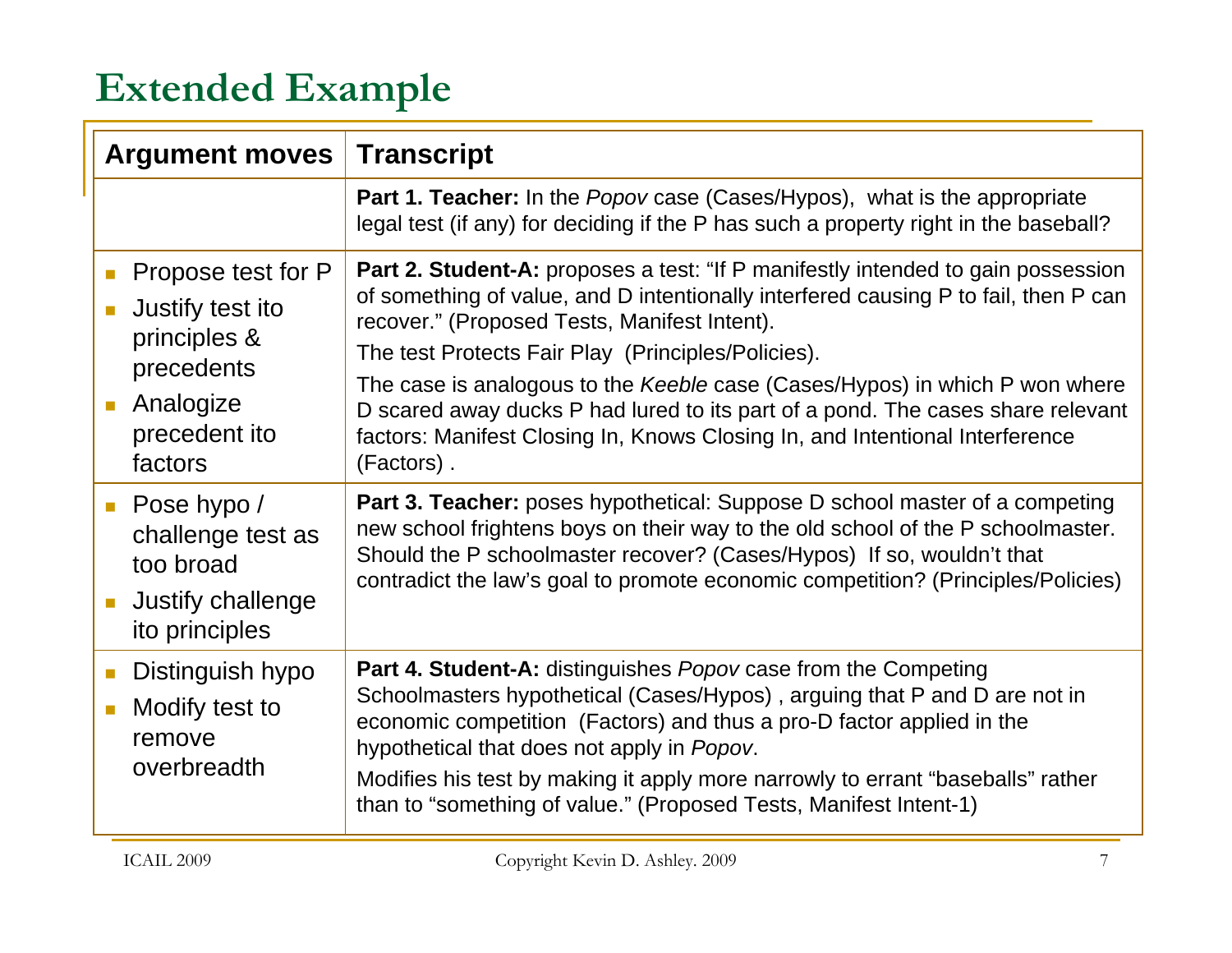### **Extended Example (cont.)**

| <b>Argument moves</b>                                                                                                                                                             | <b>Transcript</b>                                                                                                                                                                                                                                                                                                                                                                                                                                                                                                                                                                                                                                                                                                         |
|-----------------------------------------------------------------------------------------------------------------------------------------------------------------------------------|---------------------------------------------------------------------------------------------------------------------------------------------------------------------------------------------------------------------------------------------------------------------------------------------------------------------------------------------------------------------------------------------------------------------------------------------------------------------------------------------------------------------------------------------------------------------------------------------------------------------------------------------------------------------------------------------------------------------------|
| Distinguish pro-P<br>precedent ito factors<br>Justify distinction ito<br>principles<br>Argue principle not<br>legally enforceable<br>Cite trumping counter<br>example ito factors | <b>Part 5. Student-B:</b> responds to pro-P student-A's argument by<br>distinguishing Keeble case, emphasizing any pro-P factors present in that<br>case not shared in Popov. P in Keeble was pursuing his Livelihood on his<br>OwnLand (Factors). This matters, the student argues, because the court<br>may have aimed to Protect Livelihood and Landowner's Rights<br>(Principles/Policies).<br>Suggests that Protects Fair Play, although morally relevant, is not a Legally<br>Protectable Interest (Principles/Policies).<br>Cites the Pierson case where D won (Cases/Hypotheticals) despite the<br>shared facts associated with Manifest Closing In, Knows Closing In, and<br>Intentional Interference (Factors). |
| Propose test for D<br>Justify test ito<br>principles &<br>precedents<br>Distinguish pro-P<br>precedent on<br>principle                                                            | <b>Part 6. Teacher:</b> What is your test?<br><b>Student-B:</b> "If P did not gain possession of the baseball (e.g., by catching<br>and securing it), then he cannot recover" (Proposed Tests, Possession).<br>Concedes his test is inconsistent with Keeble, but emphasizes that applying<br>it in the Popov facts would Promote Certainty by discouraging litigants who<br>"almost caught" the ball or "should have had it", and Avoid Property Rights<br>in Public Property (Principles/Policies), a consideration not present in<br>Keeble.                                                                                                                                                                           |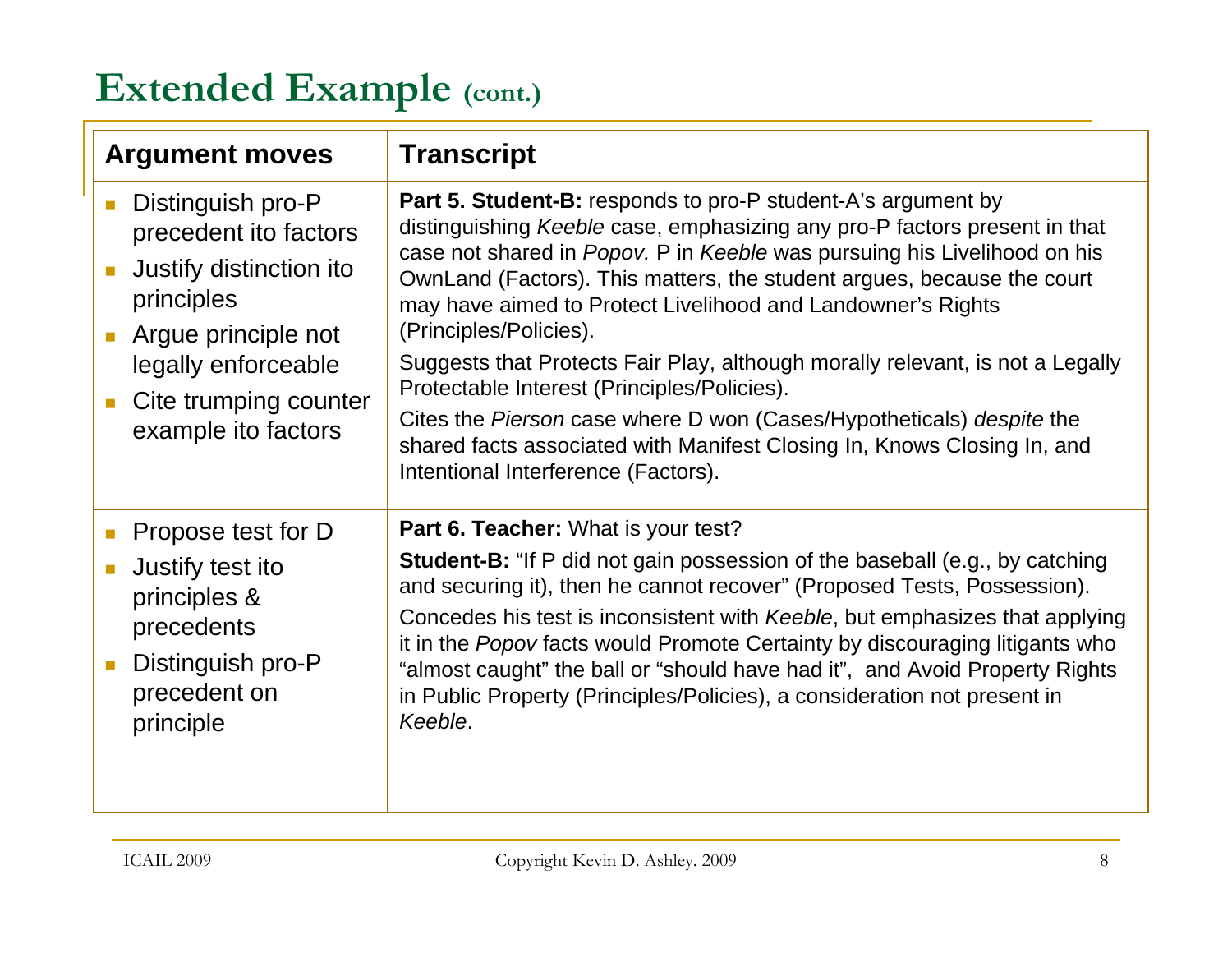# **Table 1: A "Microworld" of Cases / Hypotheticals**

| <b>Case Name, cite</b><br>(Case or Hypo)                              | <b>Explanation (Factors - Side Favored) [Decision: Plaintiff or Defendant]</b>                                                                                                                                                                                                                                                                                                                                                                                 |
|-----------------------------------------------------------------------|----------------------------------------------------------------------------------------------------------------------------------------------------------------------------------------------------------------------------------------------------------------------------------------------------------------------------------------------------------------------------------------------------------------------------------------------------------------|
| Pierson v. Post, 3<br>Caines R.<br>$(N.Y.1805)$ (C)                   | Where D killed a fox, a nuisance pest, that P hunted for sport on open land, P lost claim of interference<br>with property on <i>issue</i> of P's possession where P had not killed or mortally wounded the fox. (NC-D,<br>OL-D, MCI-P, KCI-P, II-P, N-P) [D]                                                                                                                                                                                                  |
| Keeble v.<br>Hickeringill 103<br>Eng.Rep. 1127<br>(K.B. 1706) (C)     | Where D used guns to scare away ducks that P land owner lured to his part of the pond with decoys, P<br>won claim of interference with property despite issue of plaintiff's possession where plaintiff had not<br>killed or mortally wounded ducks. (NC-D, OWL-P, L-P, MCI-P, KCI-P, II-P) [P]                                                                                                                                                                |
| Young v. Hitchens,<br>6 Q.B. 606 (1844)<br>(C)                        | Where D commercial fisherman caught fish from within the still open nets P commercial fisherman was<br>closing around the fish, D won claim of interference with property due to issue of P's possession where<br>P had not captured the fish. (NC-D, OL-D, L-P, C-D, MCI-P, KCI-P, II-P) [D]                                                                                                                                                                  |
| Flushing Quail (H)                                                    | Where D, knowing that P was pursuing quail by flushing them out on open land and shooting them,<br>intercepted the quail and killed them, P won?/lost? a claim for interference with a property interest<br>where an <i>issue</i> involved whether the P had a property interest in quail P had not yet killed (NC-D, OL-<br>D, L-P, C-D, MCI-P, KCI-P, II-P) [?]                                                                                              |
| Competing<br>Schoolmasters (H)                                        | Where D schoolmaster scared away pupils from attending P's school, P won?/lost? a claim for<br>interference with a property interest where an <i>issue</i> involved whether the P had a property interest in<br>students attending his school. (NC-D, OL-D, L-P, C-D, MCI-P, KCI-P, II-P) [?]                                                                                                                                                                  |
| Escaping Boar (C)                                                     | Where D possessed a wild animal nuisance pest that damaged P's property, P won claim for<br>negligence/strict liability on <i>issue</i> that animal escaped through/without D's fault. (NC-D, OWL-P, L-P,<br>$N-P$ $[P]$                                                                                                                                                                                                                                       |
| Popov v. Hayashi,<br>2002 WL 31833731<br>(Cal. Superior,<br>2002) (C) | Where D pocketed Barry Bonds' record-breaking 73d home run baseball that P had caught in the<br>upper part of his mitt, P partially won a <i>claim</i> of interference with property despite the <i>issue</i> of P's<br>possession where P had not completely secured the ball before being knocked down by other fans (not<br>including D), but was awarded only half the proceeds of sale of baseball. (NC-D, OL-D, MCI-P, KCI-<br>P, II-P) [Split proceeds] |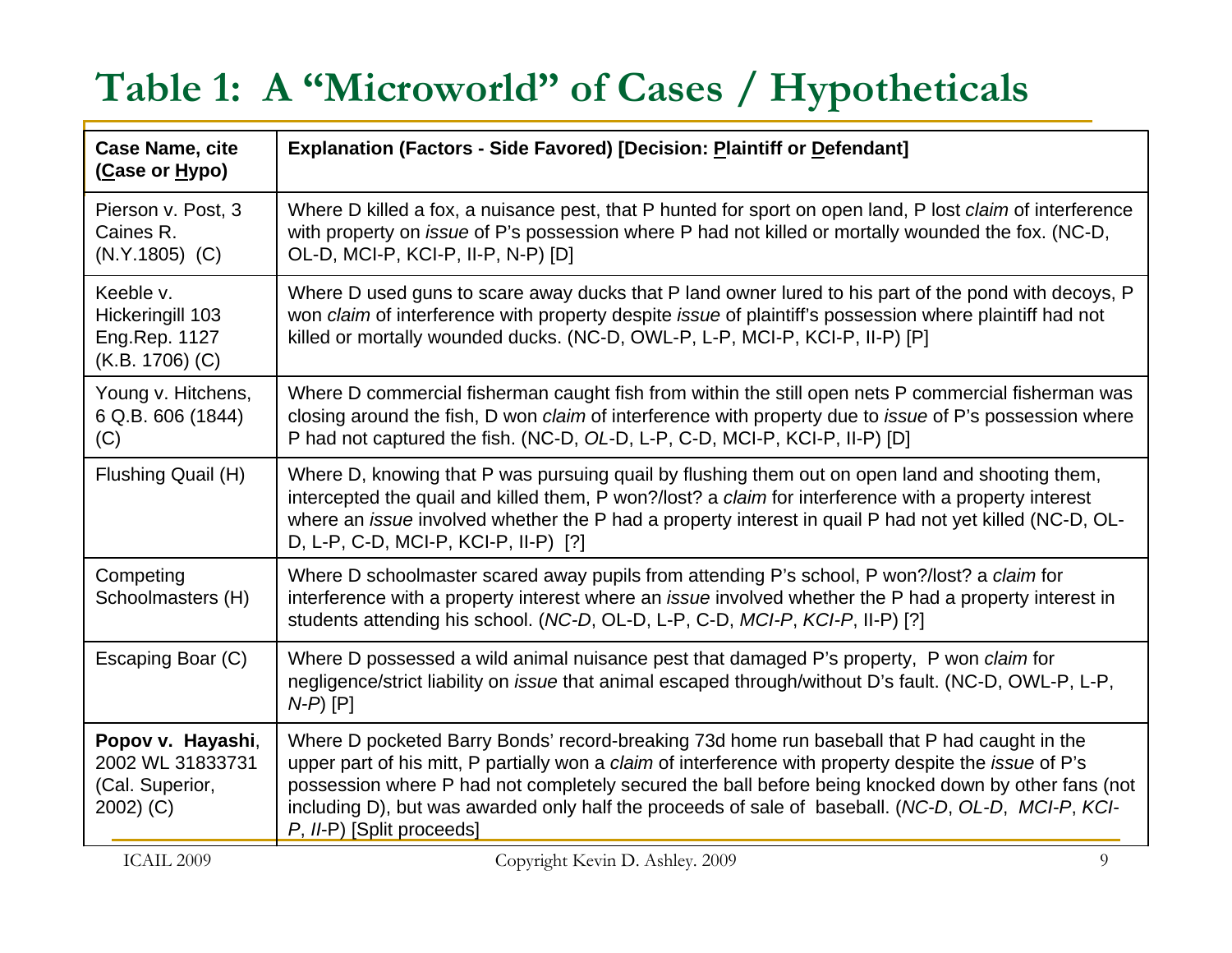## **Table 2: Principles / Policies**

| <b>Principles or Policies</b>                             | <b>Meaning</b>                                               |
|-----------------------------------------------------------|--------------------------------------------------------------|
| <b>Protect Fair Play</b>                                  | Discourage unsportsmanlike conduct and unfair competition.   |
| <b>Reduce Nuisance Pests</b>                              | Encourage eradication of deleterious pests                   |
| <b>Promote Certainty</b>                                  | Maximize rule's ease and clarity of application              |
| <b>Protect Livelihood</b>                                 | Protect livelihood of working parties                        |
| <b>Avoid Property Rights in</b><br><b>Public Property</b> | Avoid assigning property rights in things on public property |
| <b>Promote Economic</b><br>Competition                    | Promote economic competition among businessmen               |
| <b>Protect Free Enterprise</b>                            | Protect free enterprise of businessmen                       |
| <b>Legally Protectable</b><br>Interests                   | Only protect interests the law recognizes                    |
| <b>Protect Landowner's</b><br><b>Rights</b>               | Protect the rights of the landowner on his own land          |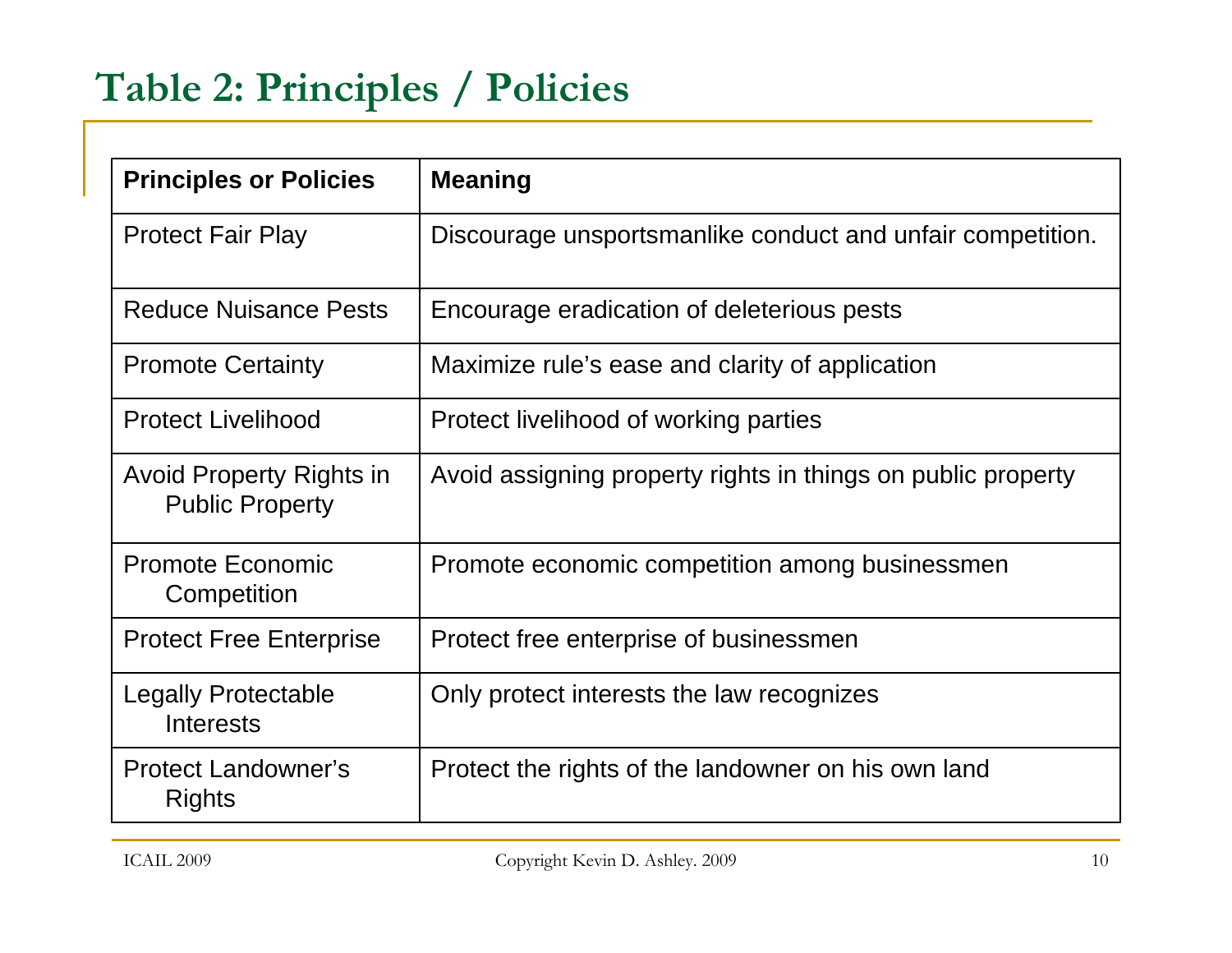## **Table 3: Factors**

| <b>Factors</b>                                                       | <b>Short Name (Abbreviation) [Side Favored]</b> |
|----------------------------------------------------------------------|-------------------------------------------------|
|                                                                      |                                                 |
| Animal not caught or mortally wounded                                | Not Caught (NC) [D]                             |
| Open Land                                                            | Open Land (OL) [D]                              |
| Own Land                                                             | Own Land (OWL) [P]                              |
| P Pursuing Livelihood                                                | Livelihood (L) [P]                              |
| D in Competition with Plaintiff                                      | Competes (C) [D]                                |
| P manifestly closes in on goal                                       | Manifest Closing In (MCI) [P]                   |
| D knows P closes in on goal                                          | Knows Closing In (KCI) [P]                      |
| D intentionally interferes physically with<br>P's closing in on goal | Intentional Interference (II) [P]               |
| Animal is a nuisance pest                                            | Nuisance (N) [P]                                |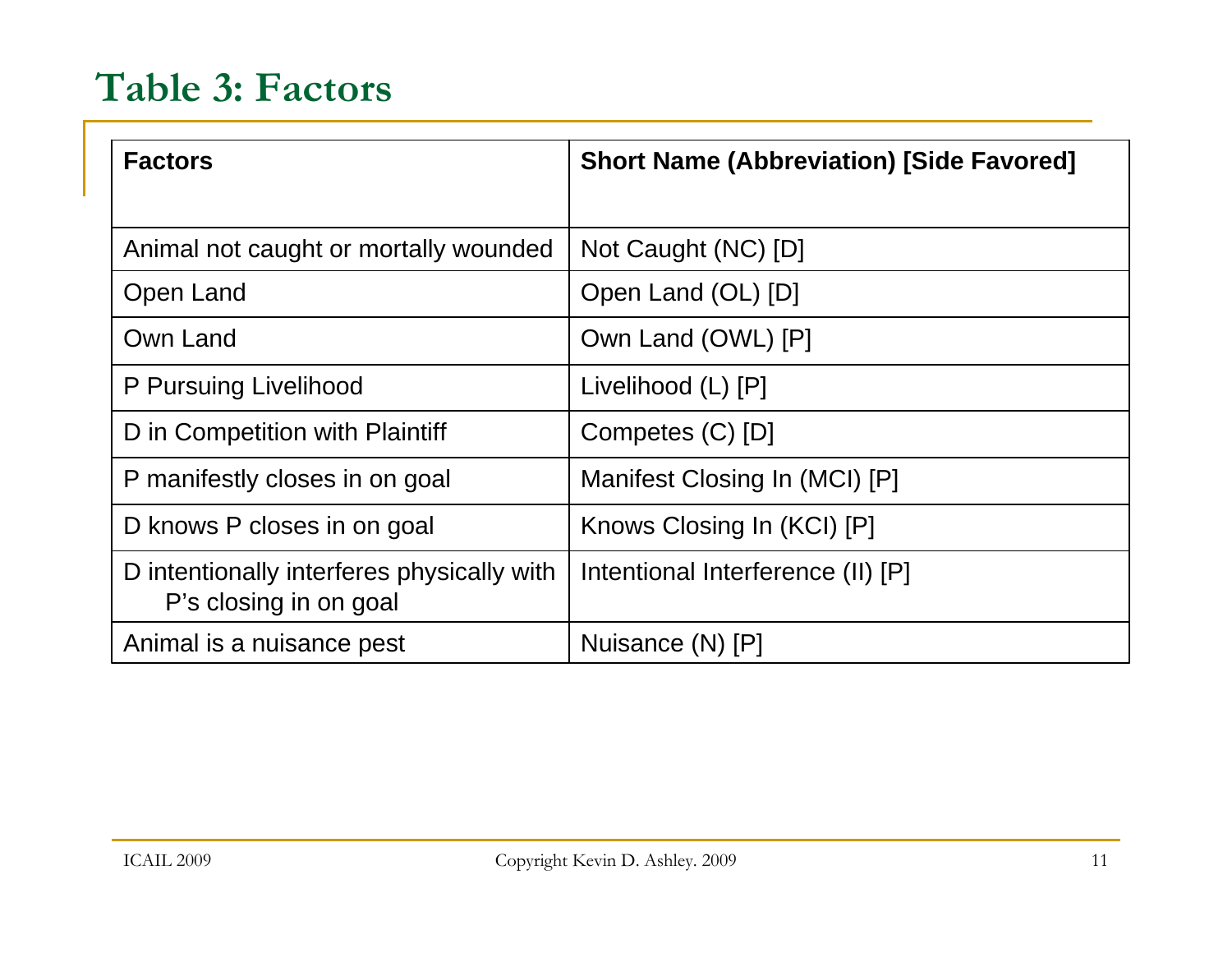## **Table 4: Proposed Tests (i.e., Hypotheses)**

| <b>Proposed Tests</b>                                                                                                                                                       | <b>Short Name</b>        |
|-----------------------------------------------------------------------------------------------------------------------------------------------------------------------------|--------------------------|
| If plaintiff did not gain possession of the <i>baseball</i> (e.g., by catching and<br>securing it), then he cannot recover.                                                 | Possession               |
| If plaintiff did not gain possession of the <i>quarry</i> (e.g., by catching and<br>securing it), then he cannot recover.                                                   | Possession-1             |
| If plaintiff manifestly intended to gain possession of the <i>fish</i> , and the<br>defendant intentionally interfered causing plaintiff to fail, then he<br>can recover.   | Manifest Intent-2        |
| If plaintiff manifestly intended to gain possession of the baseball, and<br>the defendant intentionally interfered causing plaintiff to fail, then he<br>can recover.       | <b>Manifest Intent-1</b> |
| If plaintiff manifestly intended to gain possession of something of value,<br>and the defendant intentionally interfered causing plaintiff to fail,<br>then he can recover. | <b>Manifest Intent</b>   |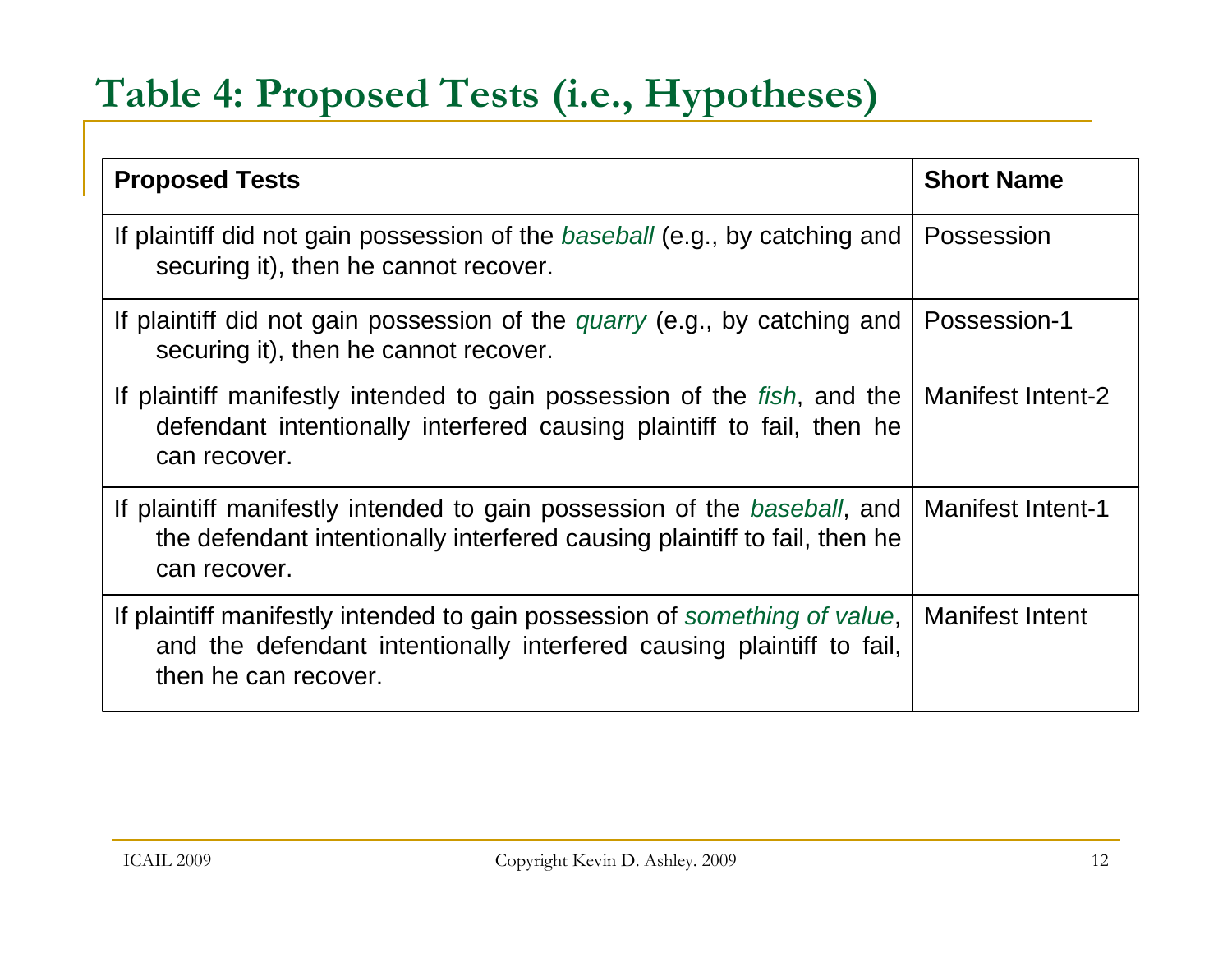### **1. Ontological support for case comparison: representing cases**

#### *Domain-specific concept classes/values*

**Hunting/Catching venues:** land, pond, ocean, baseball stands\*

**Restrictions on venues:** open,

privately owned, or subject to regulatory restriction, by invitation only\*

**Quarry:** animals (wild, domestic, edible, nuisance pests, fox, quail); baseballs\*; students\*; something of value\*; economic goals\*

**Hunting/catching steps re** 

**possession:** seeking quarry, closing in on quarry, catching and securing quarry (in a mitt\*, killing, in a net); wounding quarry, missing quarry

#### *General Concepts of Human Agency*

**Interference:** not interfering, interfering physically with, preventing someone's reaching a goal, etc. **Intentionality:** unintentionally, negligently, knowingly or intentionally **Objectiveness:** hiding ones intentions, being ambiguous about them or manifesting them clearly

#### *Factors and their triggers*

- E.g., Competition and Livelihood factors
- Triggered (Part 3) when hypo substitutes "students" for "baseball" as quarry.
- If "fox" then Nuisance factor applies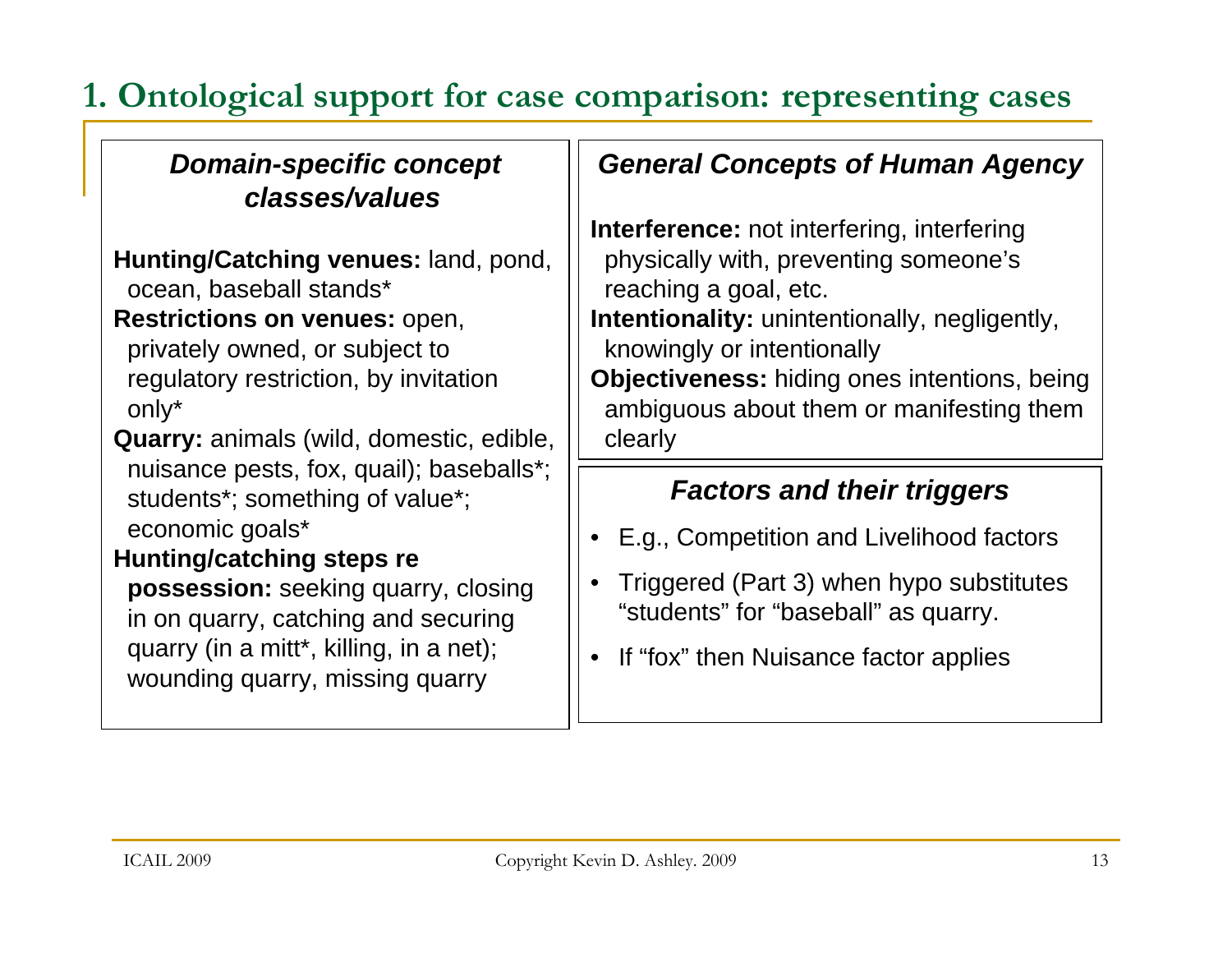### **1. Ontological support for case comparison: explain case decisions**

#### *Representing Tests as Logical Formulae with:*

- General factual concepts
- $\mathcal{L}$  Intermediate legal concepts
	- □ possession, manifestly intended, intentionally interfered, causing, and nuisance pest
- $\mathcal{C}$  Orderings of intermediate legal concept values
	- □ Certainty of possession (e.g., catching or mortally wounding > seeking or closing in)
	- $\Box$  Intentionality class (i.e., unintentionally < negligently < knowingly or intentionally)

### *Concept Associations*

- Π Factors related to principles
	- □ Similarities/differences legally relevant b/c of related principles
	- □ Own Land (Factors) ~ Protect Landowner's Rights (Principles) in explaining *Keeble* and distinguishing *Pierson*, Part 5.
	- □ Open Land ~ Avoid Property Rights in Public Property.
- Intermediate legal concepts related to factors & principles
	- "Possession" ~ Not Caught (Factors) and Promote Certainty (Principles/Policies.)
	- □ "Intentionally interfered" ~ Intentional Interference and with Protect Fair Play.
- Factual concepts related to all of above
	- □ If "quarry" includes non-nuisance pests, game birds, or economic goals,
	- □ Then various principles apply more or less strongly.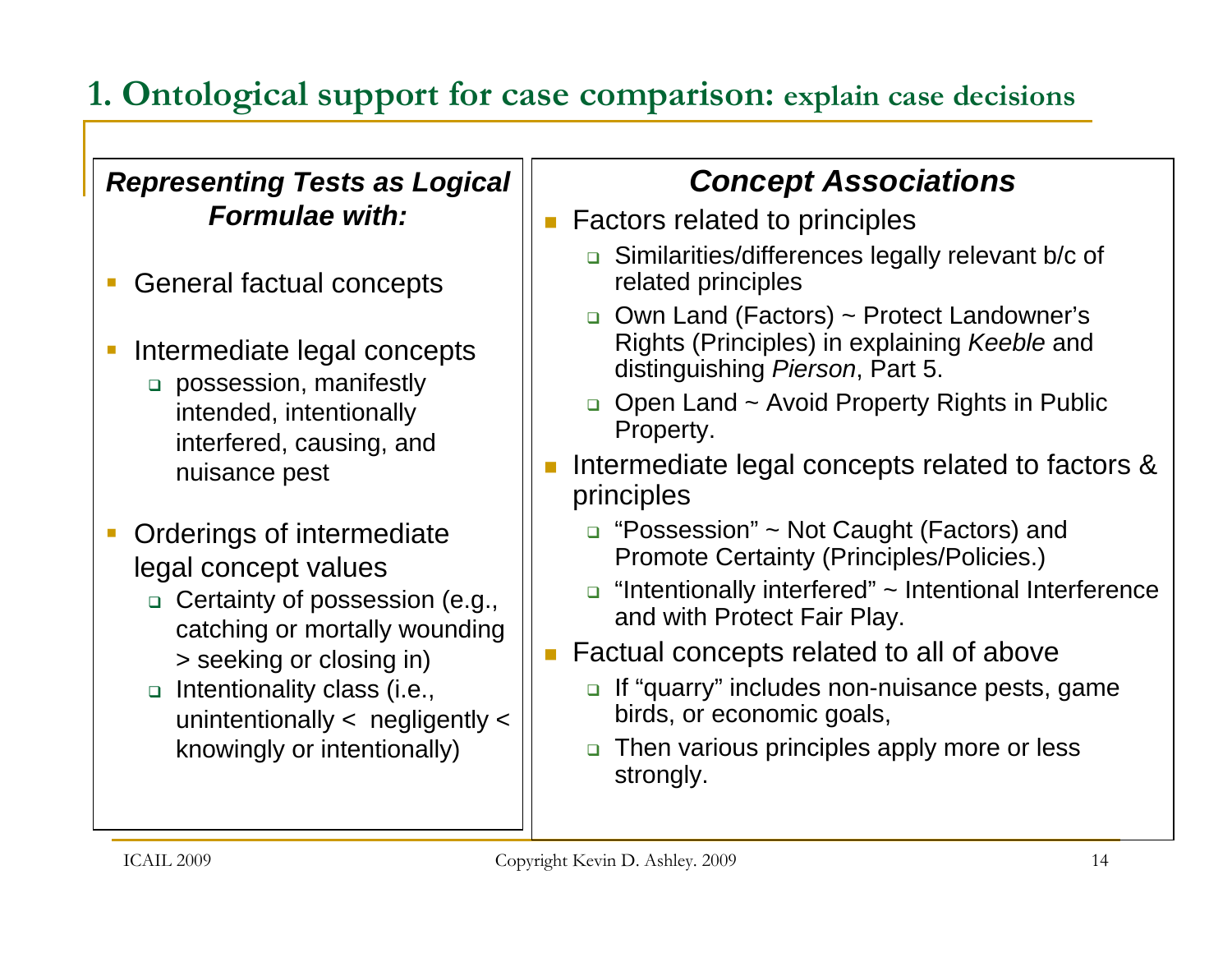### **1. Ontological support for case comparison:**

### **model argument schema/moves**

- $\mathcal{L}_{\mathcal{A}}$  Support argument schema challenging test as too broad with hypothetical
	- $\Box$  Hypothetical that changes a fact may take case out of one policy or into another.
	- $\Box$  E.g., in Part 3, switching quarry from baseball to tuition-paying student and applying Manifest Intent test suddenly leads to result that protects fair play but at the expense of discouraging economic competition!
	- $\Box$  Choreograph ito ontological associations among factors, concepts and principles/policies
- Support argument move modifying test in response
	- $\Box$  Ontological ordering of terms by abstractness and legal "inclusiveness" guides comparing/modifying test versions.
	- $\Box$  E.g., "baseball" is substituted for "something of value" in modifying Manifest Intent test in Part 4 to Manifest Intent-1.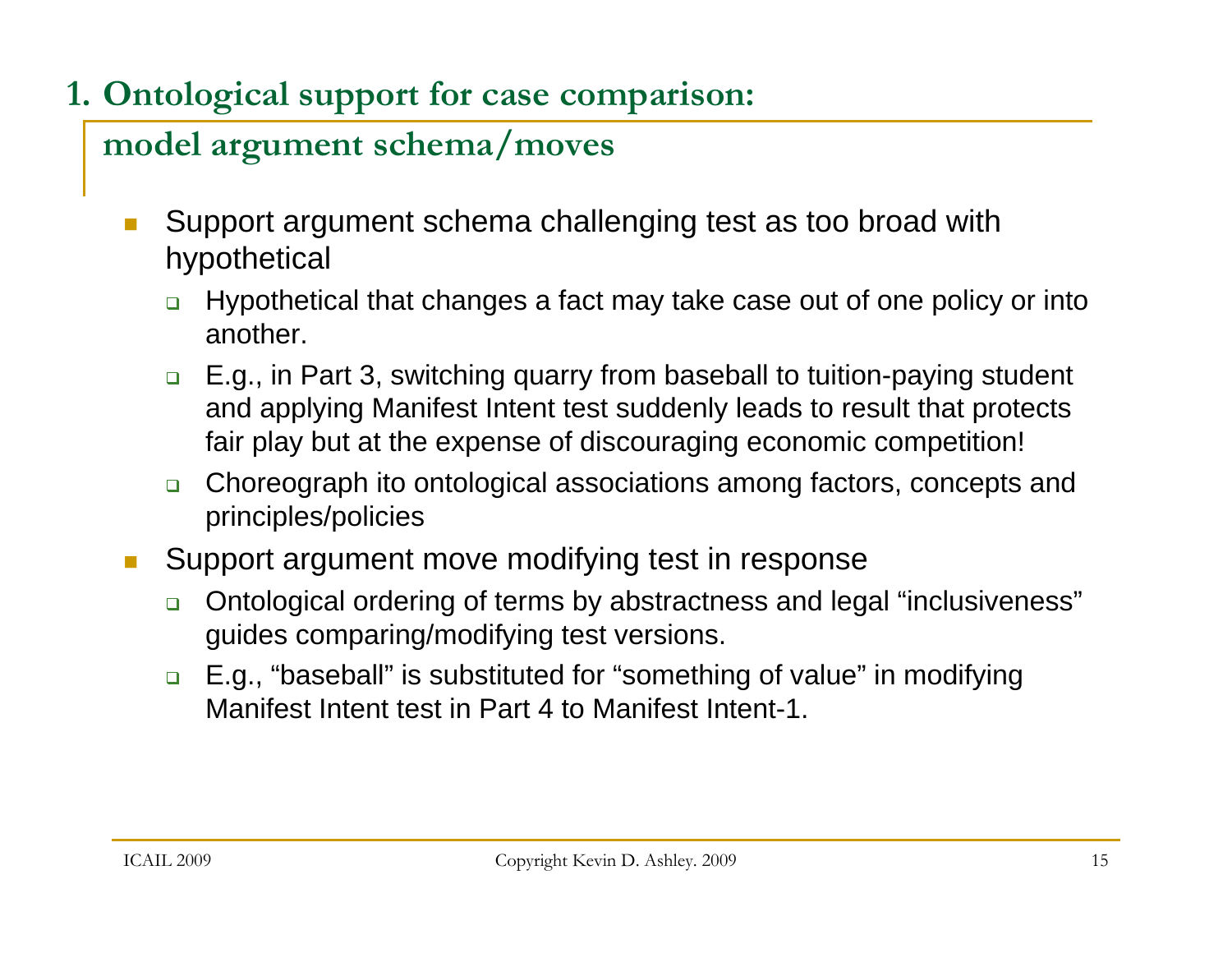### **2. Ontological support for distinguishing deep and shallow analogies**

| Case<br>Name, cite               | <b>Explanation (Factors - Side Favored) [Decision: Plaintiff or Defendant]</b>                                                                                                                                                                                                                                                                                                                                                                                   |
|----------------------------------|------------------------------------------------------------------------------------------------------------------------------------------------------------------------------------------------------------------------------------------------------------------------------------------------------------------------------------------------------------------------------------------------------------------------------------------------------------------|
| Popov v.<br>Hayashi<br>(C)       | Where D pocketed Barry Bonds' record-breaking 73d home run baseball that P<br>had caught in the upper part of his mitt, P partially won a <b>claim</b> of interference<br>with property despite the <b>issue</b> of P's possession where P had not completely<br>secured the ball before being knocked down by other fans (not including D), but<br>was awarded only half the proceeds of sale of baseball. (NC-D, OL-D, MCI-P,<br>KCI-P, II-P) [Split proceeds] |
| Keeble v.<br>Hickeringill<br>(C) | Where D used guns to scare away wild ducks that P land owner lured to his part<br>of the pond with decoys, P won <b>claim</b> of interference with property despite<br>issue of P's possession where P had not killed or mortally wounded ducks.<br>(NC-D, OWL-P, L-P, MCI-P, KCI-P, II-P) [P]                                                                                                                                                                   |
| Escaping<br>Boar (C)             | Where D possessed a wild boar that damaged P's property, P won <i>claim</i> for<br>negligence/strict liability on <i>issue</i> that animal escaped through/without D's fault.<br>(NC-D, OWL-P, L-P, N-P) [P]                                                                                                                                                                                                                                                     |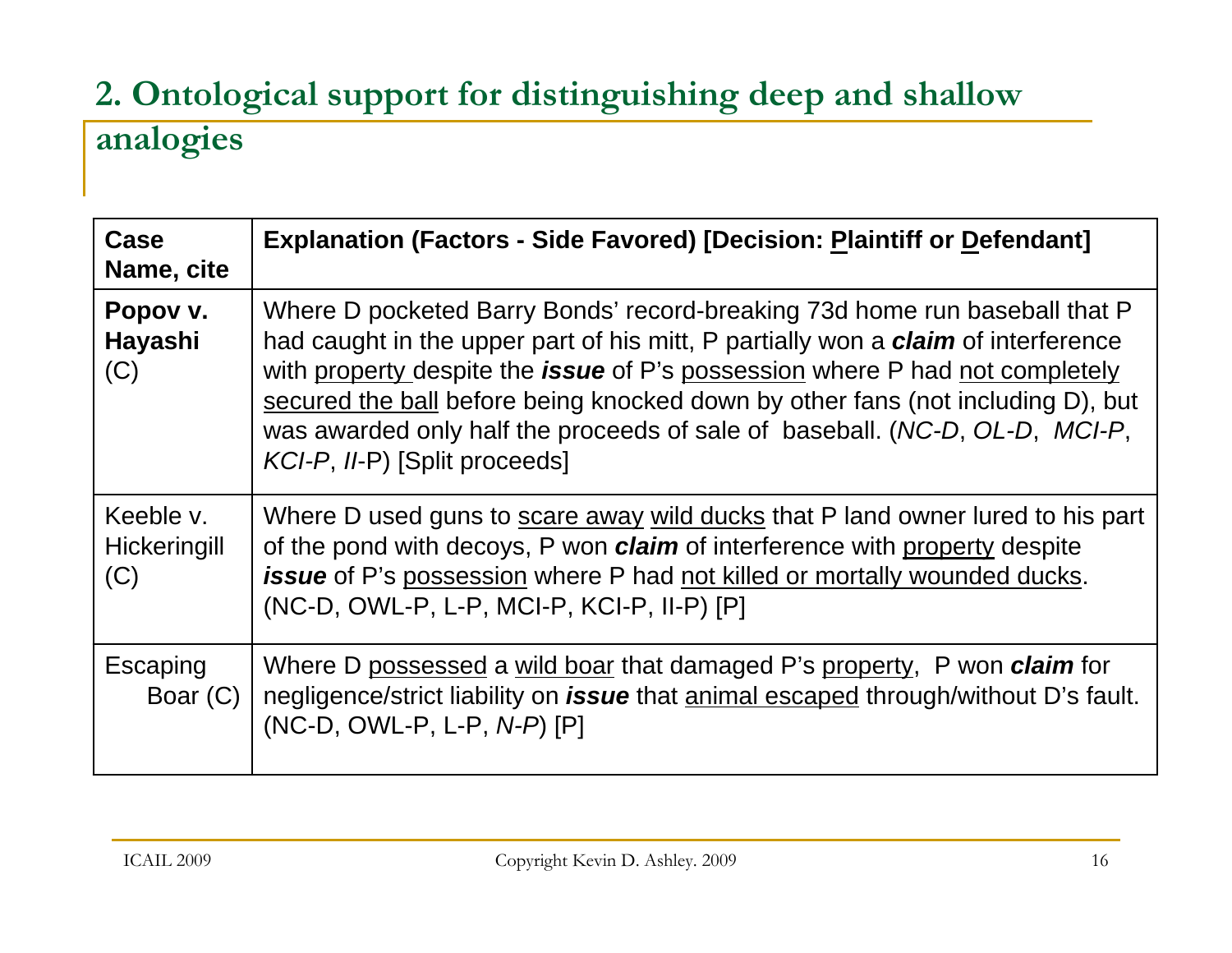### **3. Ontological support for inducing/testing hypotheses**

- **Tale**  Induce legal rules from cases explainable ito:
	- ❏ principles, precedents, facts and decisions, issues and other rules.
- $\mathcal{L}_{\mathcal{A}}$  Incremental, explainable induction in extended example:
	- ❏ process of proposing tests and evaluating them with hypotheticals.
	- $\Box$ Driven by ontologically-supported argument schema.
- $\mathcal{C}^{\mathcal{A}}$  Role of case-based adaptation:
	- ❏ substitution of facts and concepts from ontology to make hypotheticals and modify tests (Kolodner, 1995).
	- □ Solution is not a case alone but the test as proposed or modified.
	- $\Box$ Hypothetical case is a case adaptation that helps evaluate test
- $\mathcal{C}^{\mathcal{A}}$  Can ontology support "inventing" new terms?
	- $\Box$ Advocates invent intermediate legal concepts to fit tests, cases, principles.
	- $\Box$ Combine terms or borrow analogous terms from different legal domains?
	- $\Box$  Ontology-based automated combinations of elements (Breuker and Hoekstra, 2004a; Zarri, 2007).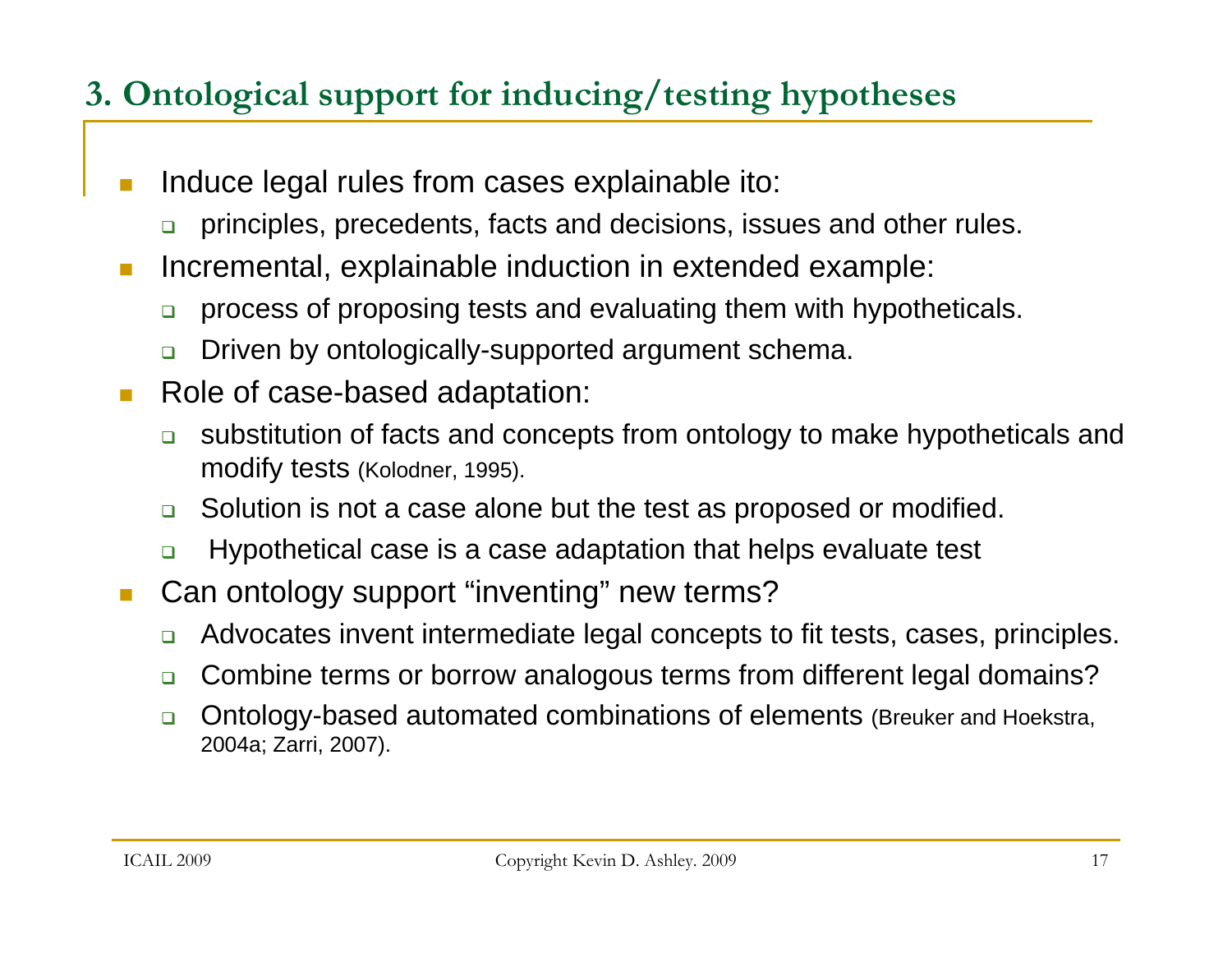# **Base Hit or Strike 3?**

Judge McCarthy's decision rules …

- 1. An action for conversion may be brought where the plaintiff has title, possession or the right to possession.
- 2. Professor Gray's rule: "A person who catches a baseball that enters the stands is its *owner*.
	- $\Box$  A ball is *caught* if the person has achieved complete control of the ball at the point in time that the momentum of the ball and the momentum of the fan while attempting to catch the ball ceases.
	- $\Box$  A baseball, which is dislodged by incidental contact with an inanimate object or another person, before momentum has ceased, is not possessed.
	- *Incidental contact* with another person is contact that is not intended by the other person.
	- $\Box$  The first person to pick up a loose ball and secure it becomes its *possessor*."
- 3. But, where an actor undertakes significant but incomplete steps to achieve possession of a piece of abandoned personal property and the effort is interrupted by the unlawful acts of others, the actor has a legally cognizable pre-possessory interest in the property.